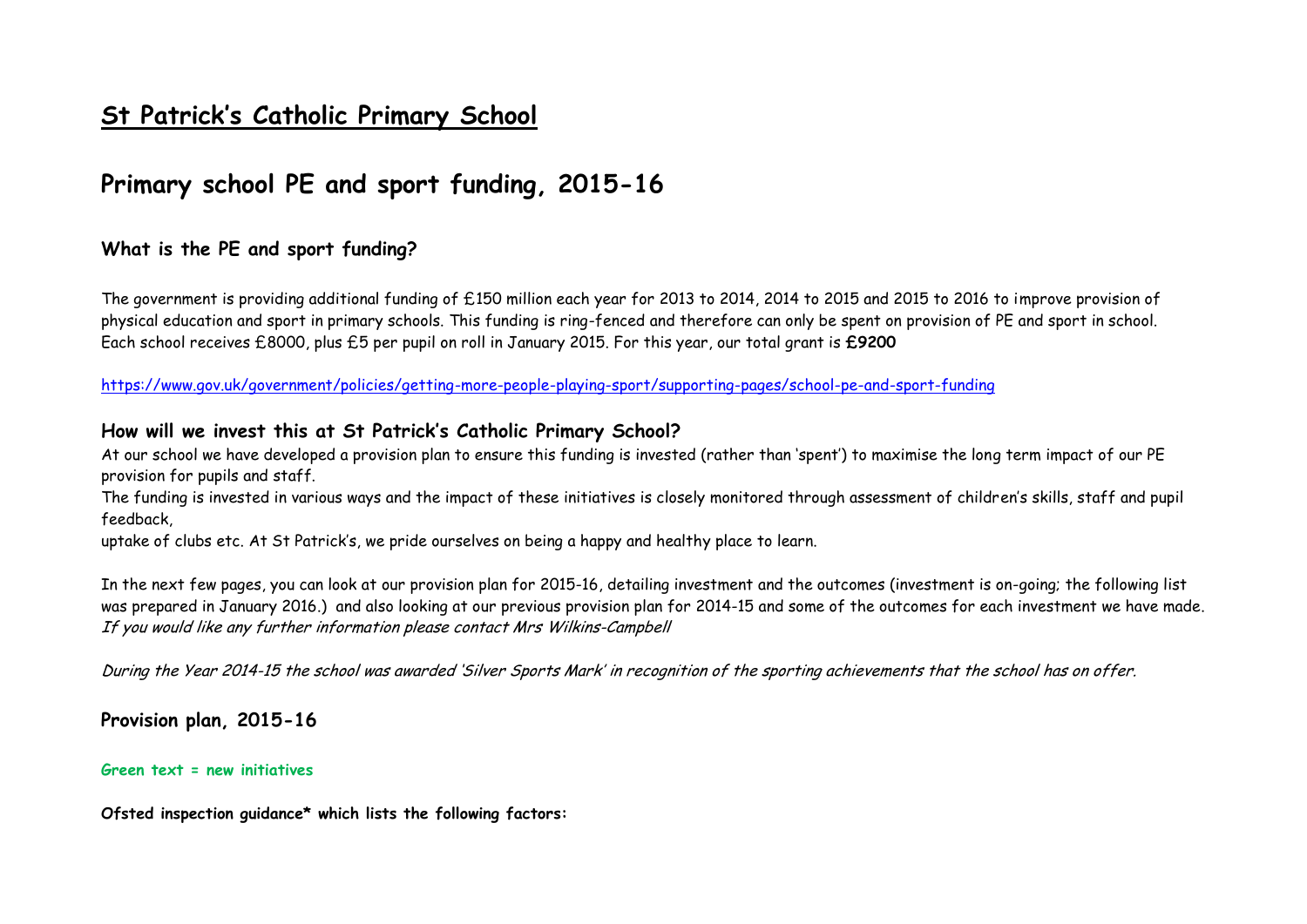- **1. the increase in participation rates in such activities as games, dance, gymnastics, swimming and athletics**
- **2. the increase and success in competitive school sports**
- **3. how much more inclusive the physical education curriculum has become**
- **4. the growth in the range of traditional and alternative sporting activities**
- **5. the improvement in partnership work on physical education with other schools and other local partners**
- **6. links with other subjects that contribute to pupils' overall achievement and their greater social, spiritual, moral and cultural skills**
- **7. the greater awareness amongst pupils about the dangers of obesity, smoking and other such activities that undermine pupils' health**

\* Ofsted directed inspectors to consider the impact of the funding on pupils' lifestyles and physical wellbeing by taking account of these factors (Subsidiary guidance:

Supporting the inspection of maintained schools and academies Ofsted, January 2014; reference no: 110166). Current quidance for inspections is more general; we choose to continue to refer to this guidance as it is very comprehensive and therefore supports rigour.

- **1. the engagement of all in regular physical activity – kick-starting healthy active lifestyles**
- **2. the profile of PE and sport being raised across the school as a tool for whole school improvement**
- **3. increased confidence, knowledge and skills of all staff in teaching PE and sport**
- **4. broader experience of a range of sports and activities offered to all pupils**
- **5. increased participation in competitive sport**

Blue text is future actions to be carried out.

| Actions and Strategies            | Intention                            | Impact and Sustainable Outcomes (to be completed July 2016)   |
|-----------------------------------|--------------------------------------|---------------------------------------------------------------|
| <b>Professional Development</b>   |                                      |                                                               |
| Continue to access all sporting   | Extend CPD opportunities for the     | All Staff are confident and competent to deliver high quality |
| opportunities with the All Saints | whole staff                          | PE                                                            |
| Family of schools                 | All teachers plan, teach and assess  | Good practice is shared and feedback given to drive the       |
| Joining Mansfield Schools         | their own PE lessons                 | effective development of PE                                   |
| Partnership                       | Continued CPD supported by Mansfield |                                                               |
| <b>Pupil discussions</b>          | Schools Partnership                  | <b>Evidence:</b>                                              |
| Teacher survey                    |                                      |                                                               |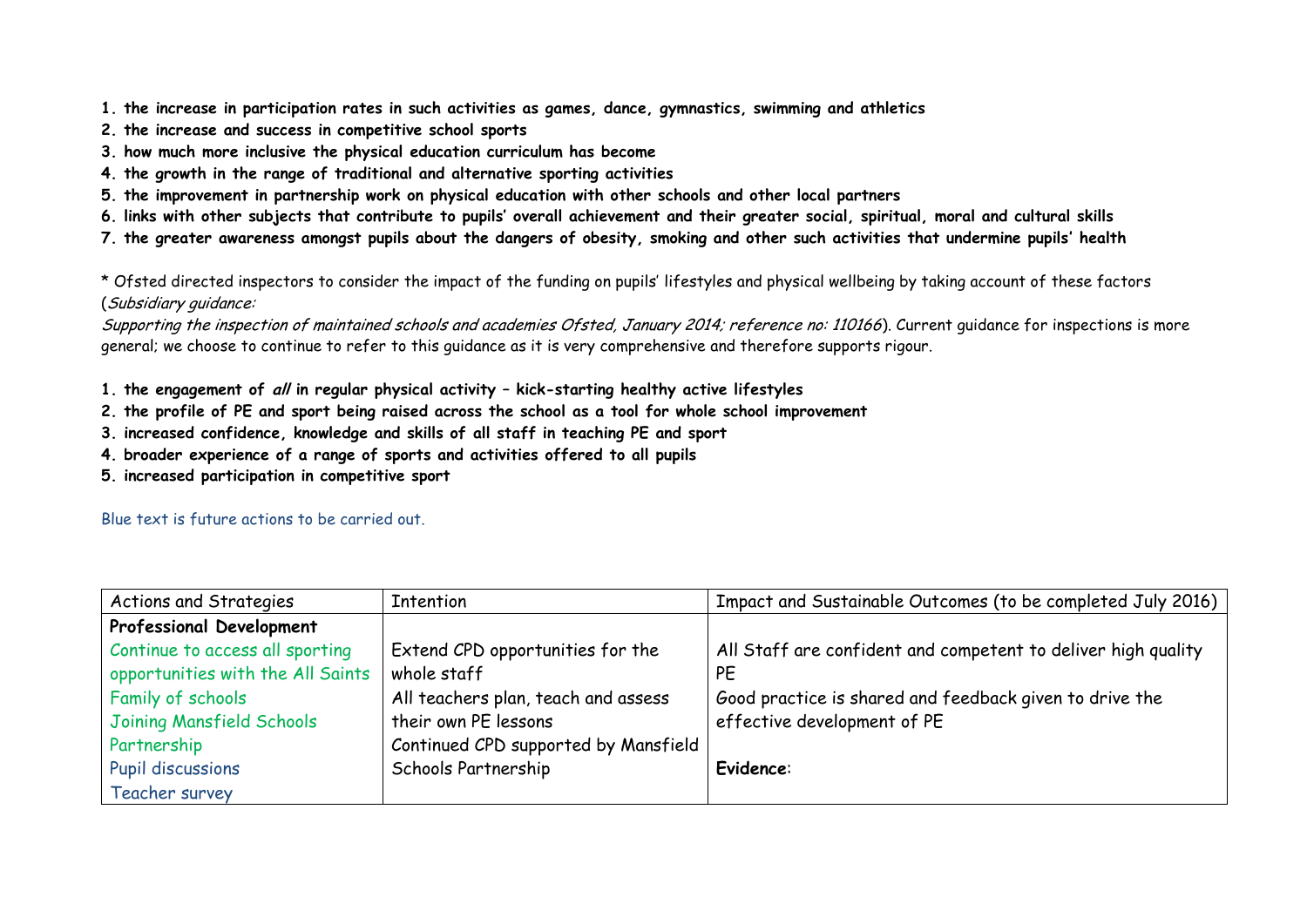|                                   |                                         | Courses have been attended and lessons have been observed<br>by PE leader. |
|-----------------------------------|-----------------------------------------|----------------------------------------------------------------------------|
| Curriculum Development            | All staff following the new National    | Lesson observations and learning walks                                     |
| Continue to plan a broad and      | Curriculum confidently and              | Planning and assessment                                                    |
| engaging PE curriculum for all to | competently, using a range of teaching  | At the end of the swimming sessions all pupils will have                   |
| meet the requirements of the      | styles.                                 | developed confidence in the water with the majority being                  |
| national curriculum               |                                         | able to swim at least 10m building to 25m by the end of KS2.               |
|                                   | Teachers to use 'Weaving into the       |                                                                            |
| Sports premium used to develop    | Curriculum' to assess PE throughout     |                                                                            |
| outdoor and adventurous           | all ages.                               |                                                                            |
| learning opportunities            |                                         |                                                                            |
|                                   | All pupils able to have the opportunity |                                                                            |
| Support swimming within Year      | to swim 25m by the end of KS2           |                                                                            |
| Three within curriculum time.     | starting with lower KS2.                |                                                                            |
|                                   |                                         |                                                                            |
| Outdoor orienteering for KS2 in   |                                         |                                                                            |
| the Summer term                   |                                         |                                                                            |
|                                   |                                         |                                                                            |
|                                   |                                         |                                                                            |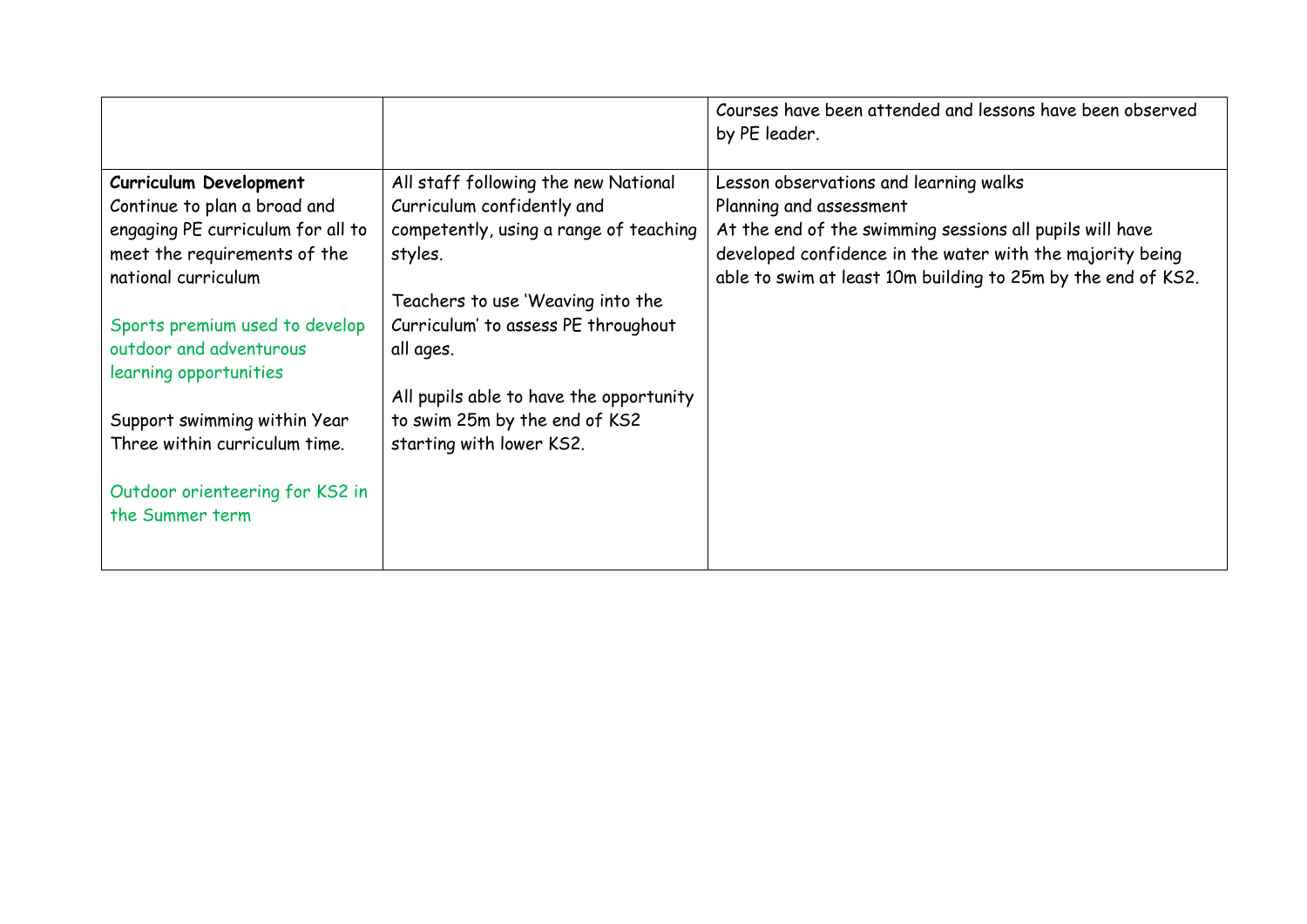| Achievement of pupils               | An increase in the standards of            | Pupils participate in the calendar of sporting events.                  |
|-------------------------------------|--------------------------------------------|-------------------------------------------------------------------------|
| Ensure good or better teaching      | Teaching and Learning across all areas     |                                                                         |
| is consistent.                      | of the P.E. curriculum.                    | Increase in pupils participating in a range of extra curricular         |
|                                     |                                            | provision                                                               |
| Extend the range of extra           | A wide choice of extra curricular          |                                                                         |
| curricular provision.               | activities available (refer to extra       | Assessment for learning is used by all staff in PE                      |
|                                     | curricular timetables).                    |                                                                         |
| Develop a simple assessment tool to |                                            | There is a sound assessment process which staff are confident to        |
| support staff in planning lessons   | Assessment criteria adopted and            | use that accurately assesses pupil's progress                           |
| that ensure progress is being made  | teachers using this to assess              |                                                                         |
| with all pupils.                    | achievement and progress feeding           | Progress in PE is monitored and provision is provided to raise          |
|                                     | this into planning. (Weaving into the      | standards where needed                                                  |
| Employ private coaches with         | Curriculum)                                |                                                                         |
| expertise to work alongside the     |                                            | Pupil's progress is reported to parents and carers at the end of the    |
| teacher in upskilling them.         |                                            | year.                                                                   |
| Applied for the Sports Mark         | To raise the status of active              | The majority of pupils make good or outstanding progress in PE.         |
|                                     | participation within school.               |                                                                         |
|                                     |                                            | The majority of pupils enjoy and achieve in PE                          |
|                                     |                                            |                                                                         |
|                                     |                                            |                                                                         |
|                                     |                                            |                                                                         |
| Extra Curricular activity           | The range of extra curricular              | Participation rates - A huge variety of clubs now available and all are |
|                                     | opportunities has increased and included   |                                                                         |
| Audit, plan and develop lunch and   | those requested by pupils.                 | well attended.                                                          |
| after school activities, using      |                                            | Pupil discussion and parental surveys to evaluate the clubs currently   |
| volunteers, staff and coaches, as   | The extra curricular opportunities include |                                                                         |
| well as young leaders in order to   | those for our SEND/Pupil Premium pupils    | in place and suggestions for improvements/other activities.             |
| increase the number of extra        | which responds to their wants and needs.   | Feedback from Young Leaders - organisation, resources needed.           |
| curricular opportunities.           |                                            |                                                                         |
|                                     | Engagement and enjoyment at lunch and      | Monitoring attendance regularly and fed back to governors.              |
|                                     | break times increases.                     |                                                                         |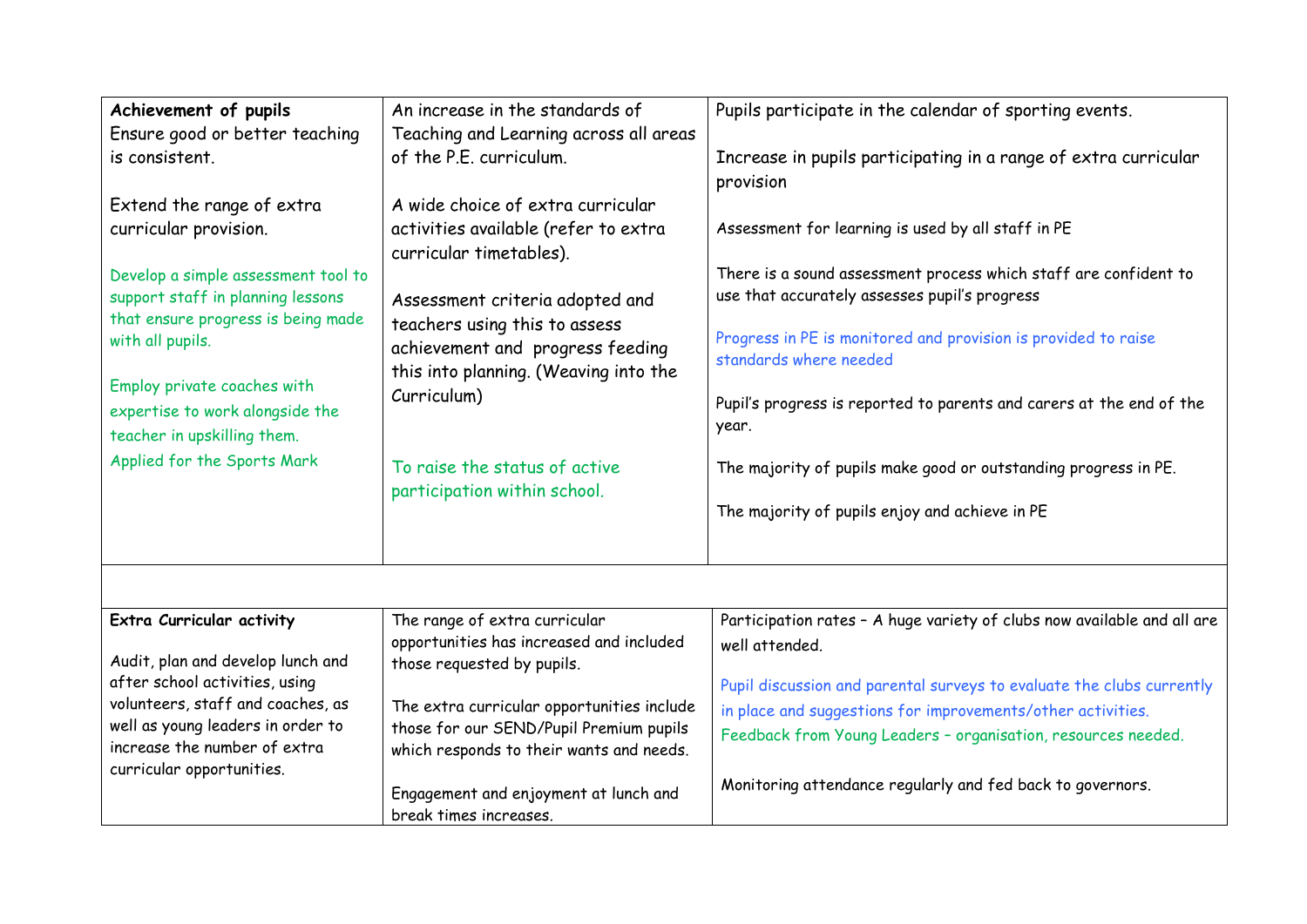| Develop and implement a young<br>sports leaders programme.<br>Midday supervisors trained to<br>organise and support playground<br>games.<br>Implement a promotion campaign to<br>ensure as many children as possible<br>attend extra-curricular clubs<br>regularly.<br>To analyse participation and<br>attendance rates.                                                                                                                               | Behaviour improved in and out of the<br>classroom.<br>Improve school attendance in targeted<br>pupils.<br>PE physical activity and school sport<br>has a high profile and are celebrated<br>across the life of the school.                                                                                                                                    | Behaviour logs - monitor frequency of events.<br>Children's achievements out of school celebrated in a class scrap<br>book and in assemblies and on the website.                                                                                                                                                                                                                                                                        |
|--------------------------------------------------------------------------------------------------------------------------------------------------------------------------------------------------------------------------------------------------------------------------------------------------------------------------------------------------------------------------------------------------------------------------------------------------------|---------------------------------------------------------------------------------------------------------------------------------------------------------------------------------------------------------------------------------------------------------------------------------------------------------------------------------------------------------------|-----------------------------------------------------------------------------------------------------------------------------------------------------------------------------------------------------------------------------------------------------------------------------------------------------------------------------------------------------------------------------------------------------------------------------------------|
| Competitive opportunities<br>Promote competitive opportunities<br>for all pupils across school in both<br>intra and inter school formats.<br>Implement a reward system that<br>celebrates achievements in sport eg<br>effort, fair play, teamwork.<br>Ensure that all sports coaches and<br>instructors employed to support<br>after school sports clubs are quality<br>assured.<br>Make links with the community for<br>competitions and tournaments. | 40% of young people represent their<br>school.<br>30 % of young people are part of<br>community clubs that the school has links<br>to<br>Talented students are signposted to<br>appropriate sports clubs or other<br>pathways.<br>Pupils recognise the wider benefits of<br>participating in sport and consider it an<br>important part of their development. | Number of clubs and participation rates to be audited<br>Joined Mansfield partnership - attended Cross Country and<br>some children have competed at county level.<br>Football matches to be arranged through inter school<br>competitions.<br>Many family of schools tournaments attended at All Saints<br>and Mansfield Partnership<br>Sports captains from Y6 organised inter house sports<br>tournaments.<br>Sports day Summer Term |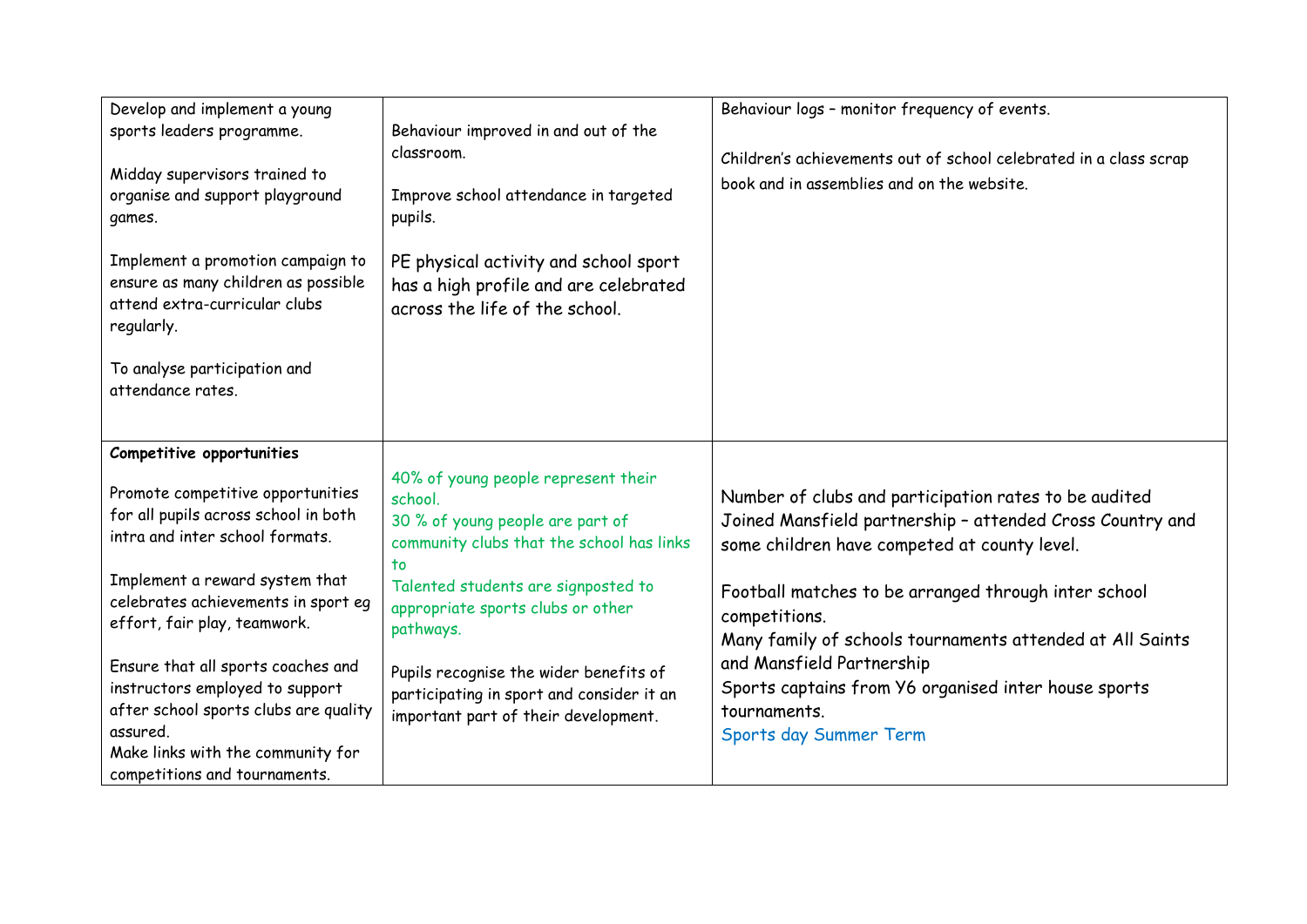|                                                                                                                                                                                              | The extra-curricular sport provision is of<br>high quality and delivered safely by school<br>staff and quality assured coaches.                                                                                 |                                                                                                   |
|----------------------------------------------------------------------------------------------------------------------------------------------------------------------------------------------|-----------------------------------------------------------------------------------------------------------------------------------------------------------------------------------------------------------------|---------------------------------------------------------------------------------------------------|
|                                                                                                                                                                                              |                                                                                                                                                                                                                 |                                                                                                   |
| Awareness of healthy lifestyles                                                                                                                                                              | All pupils consistently make healthy<br>lifestyle choices that are celebrated and                                                                                                                               | Science food week - Mansfield partnership - Healthy Eating                                        |
| Develop and implement a healthy<br>active lifestyle programme.                                                                                                                               | shared.                                                                                                                                                                                                         | Healthy tuck shop - link to School Council                                                        |
| Develop and implement a young<br>active leaders programme.                                                                                                                                   | Positive attitudes towards healthy active<br>lifestyles are encouraged among pupils and<br>staff and extended to parents and carers.                                                                            | Covered in the DT sections of the new curriculum                                                  |
|                                                                                                                                                                                              |                                                                                                                                                                                                                 | P.E. lessons linked to health and fitness                                                         |
| Develop and use a monitoring tool to                                                                                                                                                         | All pupils meet the nationally                                                                                                                                                                                  |                                                                                                   |
| assess physical activity levels.                                                                                                                                                             | recommended activity levels.                                                                                                                                                                                    | Change for Life club up and running                                                               |
| Through the 'Change for Life'<br>Initiative develop an awareness of<br>good health and exercise.                                                                                             |                                                                                                                                                                                                                 | Application for Healthy Schools Award.                                                            |
| Engaging the least active                                                                                                                                                                    | Targeted pupils increase activity levels                                                                                                                                                                        | Change for Life club up and running.                                                              |
| Identify and target those children<br>who are least active. Through<br>consultation with children set up<br>events to engage and motivate<br>pupils.<br>Implement a Change4life<br>programme | Improved school attendance in targeted<br>pupils.<br>Improved attitudes towards learning<br>impacting on attainment in targeted pupils<br>Parents of targeted pupils engaged and<br>attending school activities | All pupils including Pupil Premium have the opportunity to engage in<br>sports within the school. |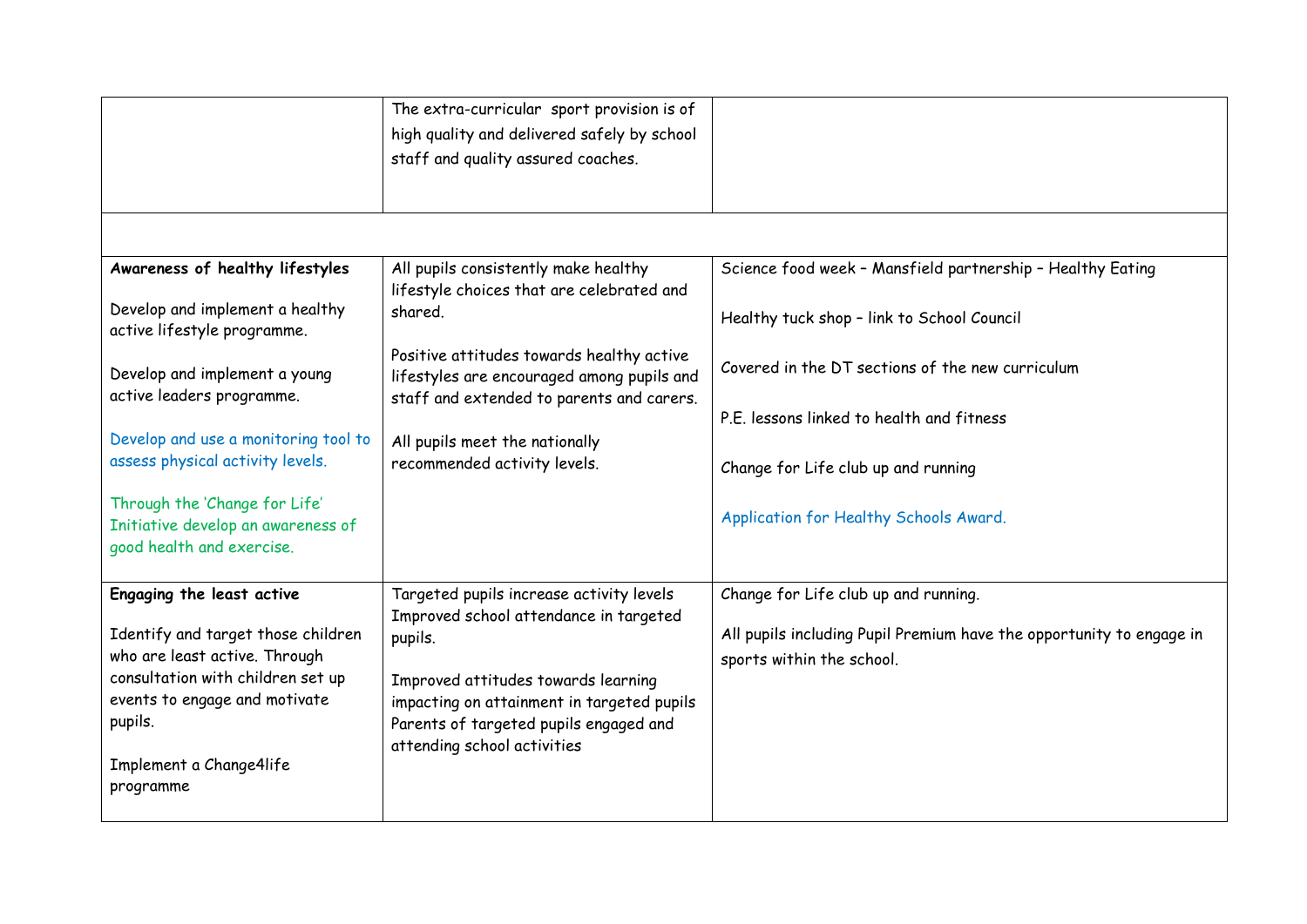| Impact on whole school priorities<br>Identify and target pupils who<br>require support with<br>attendance, behaviour and                                                                                                                                              | PE, physical activity and school sport<br>Attendance registers<br>are contributing towards improving<br>Behaviour logs<br>attendance and behaviour for targeted<br>Pupil discussion<br>groups<br>Progress and attainment data<br>Pupils understand the contribution of |
|-----------------------------------------------------------------------------------------------------------------------------------------------------------------------------------------------------------------------------------------------------------------------|------------------------------------------------------------------------------------------------------------------------------------------------------------------------------------------------------------------------------------------------------------------------|
| attitudes to learning<br>Develop a whole school approach<br>to rewarding pupils, building on<br>sport values to improve school<br>ethos and pupils social and moral<br>development.<br>Look at the Sports Mark<br>sporting areas and work towards<br>these principles | physical activity and sport to their<br>overall development<br>School values and ethos are<br>complemented by sporting values<br>There are fewer instances of poor<br>behaviour in targeted pupils<br>Attendance has improved across the<br>school                     |

### **Further plans for 2015-16**

Continue to extend extra curricular provision including broadening the range of activities on offer. Continue to work alongside Mansfield Schools Partnership to extend competitive and CPD opportunities. Work with the family of schools to develop the role of the Sports Leader. Opportunities to try new sports on offer with support from outside coaches with the aim of finding new talent. Sportivator day (ex Olympic sports person to come into school as a fundraising initiative.) Revised curriculum, to meet new National Curriculum (2014), will see even greater focus on health

Change for life club to have high profile within the school with Summer rewards on offer for the children

Apply for 'Gold Sports Mark' by October 2016

**Provision plan, 2015-16**